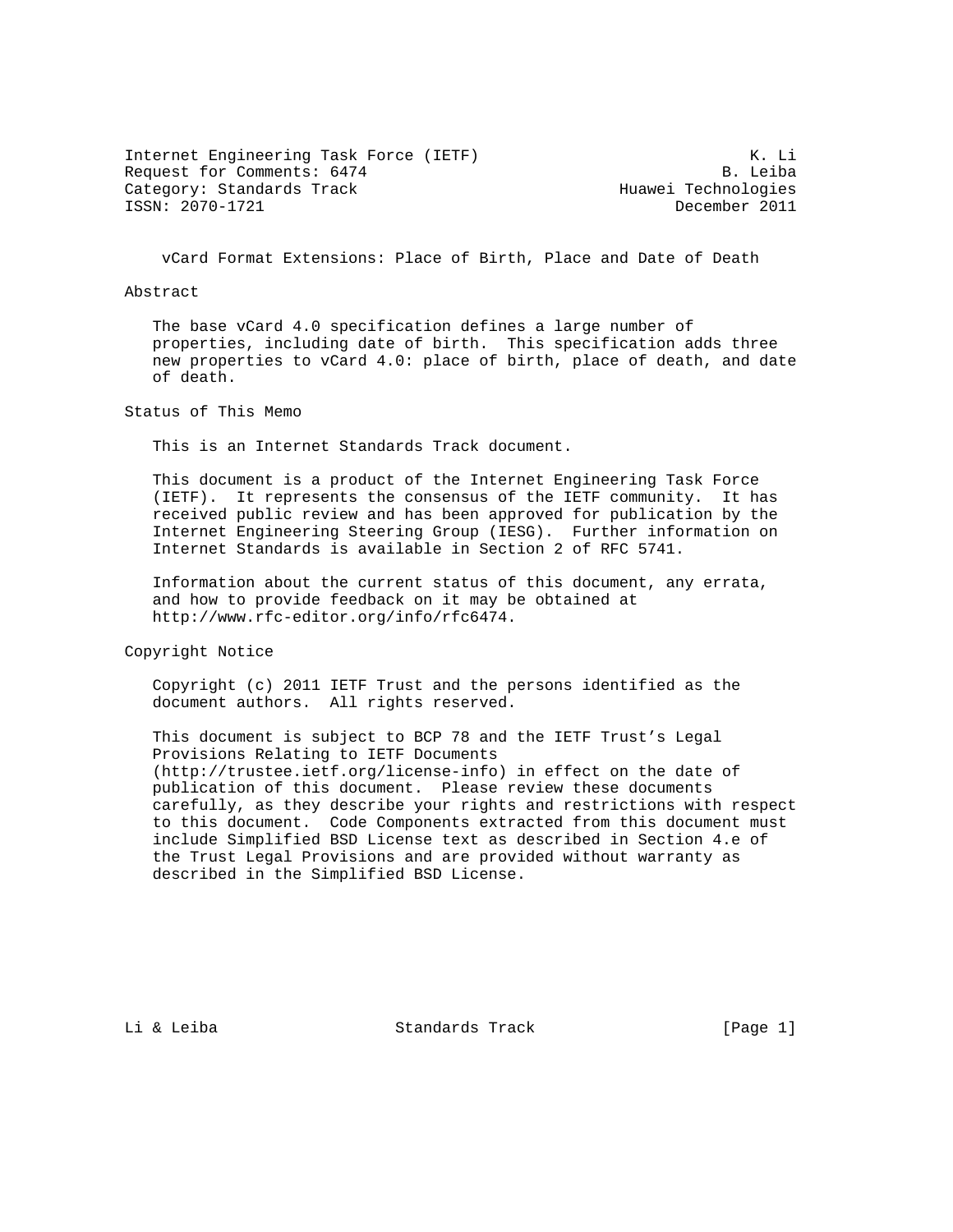Table of Contents

## 1. Introduction

 The base vCard 4.0 specification [RFC6350] defines a large number of properties, including date of birth. This specification adds three new properties to vCard 4.0: place of birth, place of death, and date of death.

1.1. Terminology Used in This Document

 The key words "MUST", "MUST NOT", "REQUIRED", "SHALL", "SHALL NOT", "SHOULD", "SHOULD NOT", "RECOMMENDED", "MAY", and "OPTIONAL" in this document are to be interpreted as described in [RFC2119].

 Syntax specifications shown here use the augmented Backus-Naur Form (ABNF) as described in [RFC5234], and are specified as in the base vCard specification [RFC6350].

- 2. Identification Property Extensions
- 2.1. Property: BIRTHPLACE

Namespace:

Property name: BIRTHPLACE

 Purpose: To specify the place of birth of the object the vCard represents.

Value type: A single text value (default) or a single URI value.

Cardinality: \*1

Property parameters: VALUE, LANGUAGE

Li & Leiba Standards Track [Page 2]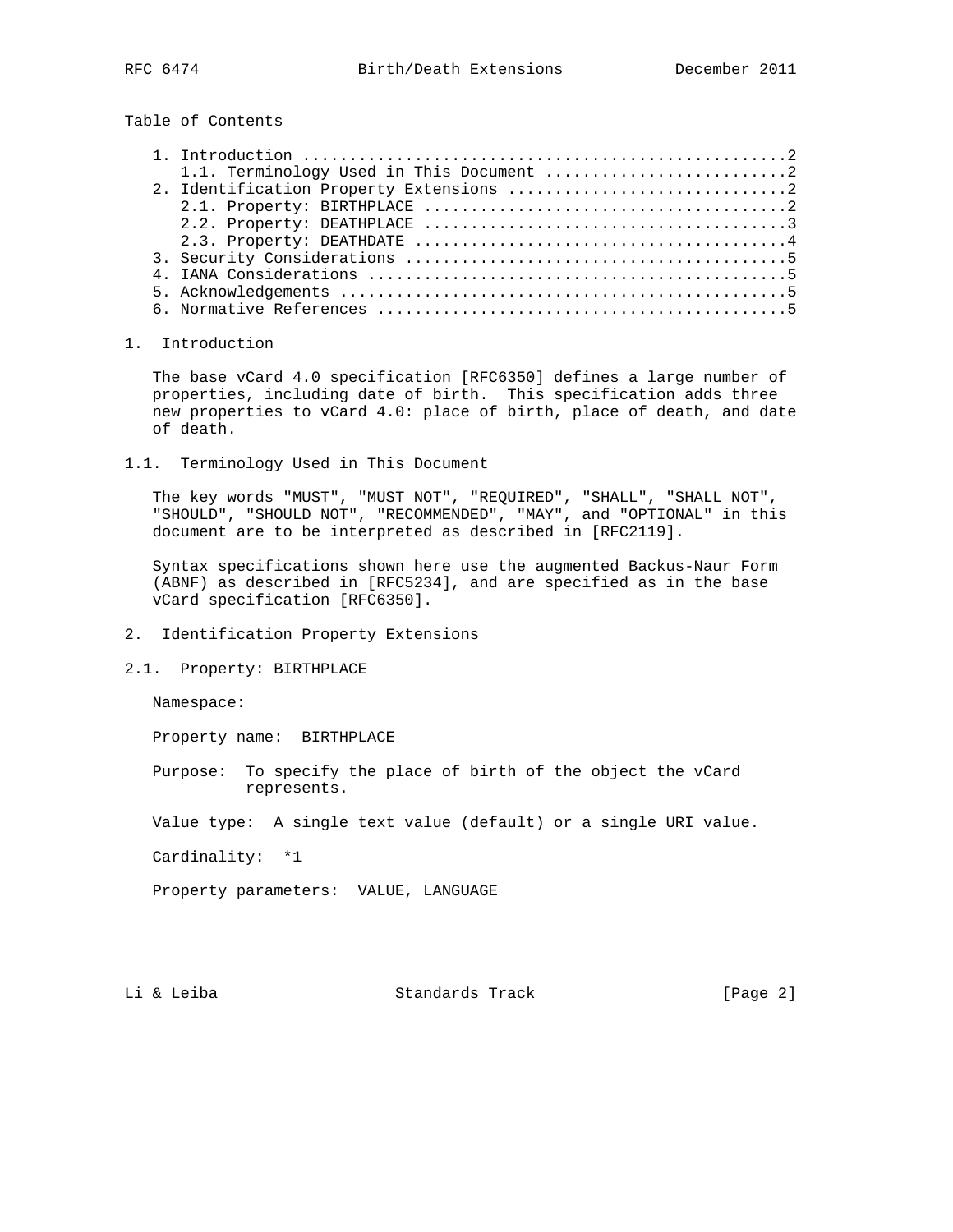Description: Format definition: BIRTHPLACE-param = "VALUE=" ("text" / "uri") BIRTHPLACE-value = text / uri ; Value type and VALUE parameter MUST match. BIRTHPLACE-param =/ altid-param / language-param / any-param Examples: BIRTHPLACE:Babies'R'Us Hospital BIRTHPLACE;VALUE=uri:http://example.com/hospitals/babiesrus.vcf BIRTHPLACE;VALUE=uri:geo:46.769307,-71.283079 2.2. Property: DEATHPLACE Namespace: Property name: DEATHPLACE Purpose: To specify the place of death of the object the vCard represents. Value type: A single text value (default) or a single URI value. Cardinality: \*1 Property parameters: VALUE, LANGUAGE Description: Format definition: DEATHPLACE-param = "VALUE=" ("text" / "uri") DEATHPLACE-value = text / uri ; Value type and VALUE parameter MUST match. DEATHPLACE-param =/ altid-param / language-param / any-param Examples: DEATHPLACE:Aboard the Titanic\, near Newfoundland DEATHPLACE;VALUE=uri:http://example.com/ships/titanic.vcf DEATHPLACE;VALUE=uri:geo:41.731944,-49.945833

Li & Leiba Standards Track [Page 3]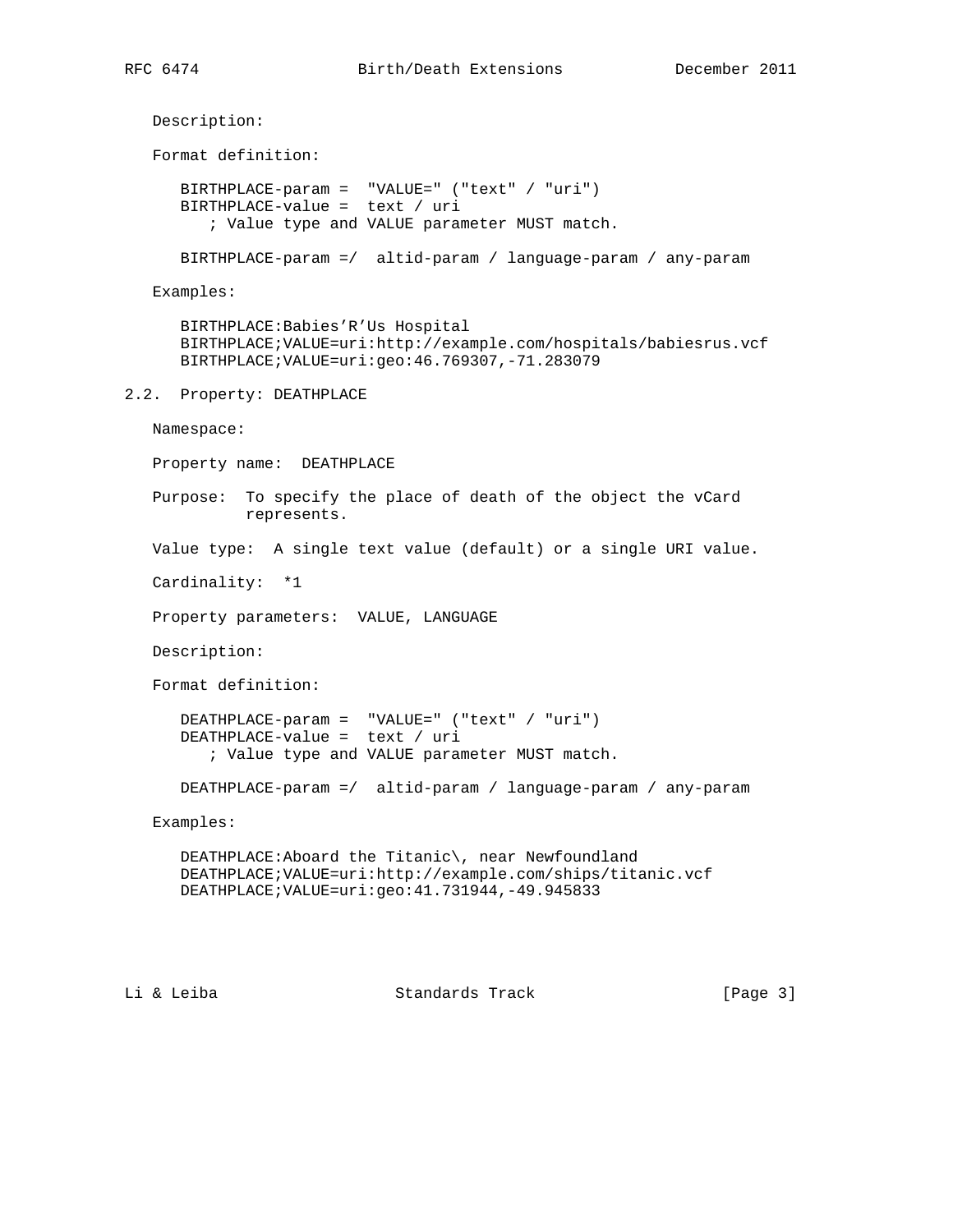2.3. Property: DEATHDATE

Namespace:

Property name: DEATHDATE

- Purpose: To specify the date of death of the object the vCard represents.
- Value type: The default is a single date-and-or-time value. It can also be reset to a single text value.

Cardinality: \*1

Property parameters: VALUE, CALSCALE, LANGUAGE

 CALSCALE can only be present when the value is a date-and-or-time value and actually contains a date or date-time. LANGUAGE can only be present when the value is text.

 Description: The presence of a DEATHDATE property indicates that the subject of the vCard is known to be dead. The absence of this property makes no statement one way or the other.

Format definition:

 DEATHDATE-param = DEATHDATE-param-date / DEATHDATE-param-text DEATHDATE-value = date-and-or-time / text ; Value type and VALUE parameter MUST match.

 DEATHDATE-param-date = "VALUE=date-and-or-time" / calscale-param ; calscale-param can only be present when DEATHDATE-value is ; date-and-or-time and actually contains a date or date-time.

DEATHDATE-param-date = "VALUE=text" / language-param

DEATHDATE-param =/ altid-param / any-param

Examples:

 DEATHDATE:19960415 DEATHDATE:--0415 DEATHDATE;19531015T231000Z DEATHDATE;VALUE=text:circa 1800

Li & Leiba Standards Track [Page 4]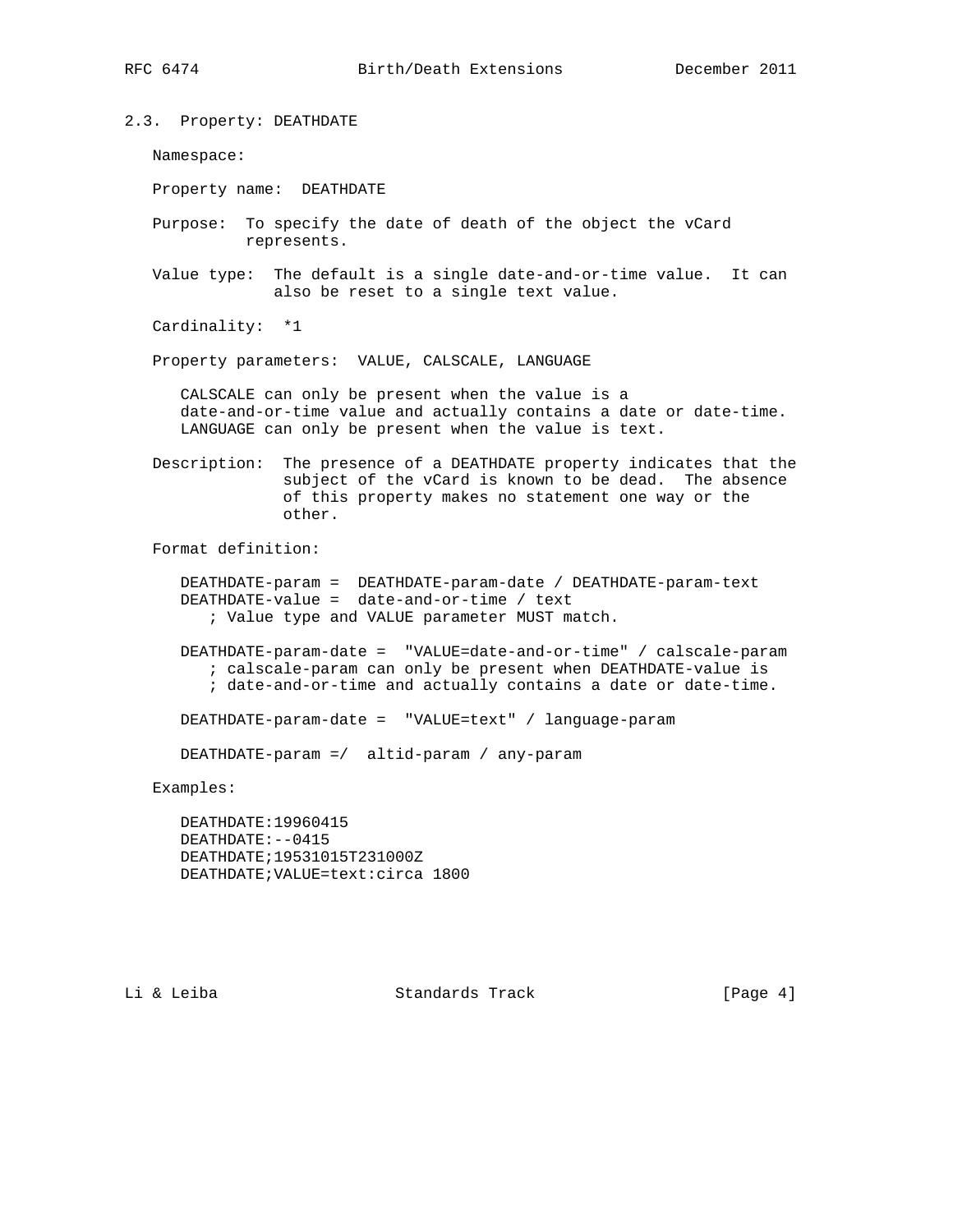3. Security Considerations

 The properties defined in this document present no security considerations beyond those in Section 9 of the base vCard specification [RFC6350].

4. IANA Considerations

 IANA has added the following entries to the vCard Properties registry, defined in Section 10.3.1 of [RFC6350].

| Namespace   Property |                                                     | Reference                                                                           |
|----------------------|-----------------------------------------------------|-------------------------------------------------------------------------------------|
|                      | <b>BIRTHPLACE</b><br>DEATHPLACE<br><b>DEATHDATE</b> | $[RFC6474]$ , Section 2.1<br>$[RFC6474]$ , Section 2.2<br>$[RFC6474]$ , Section 2.3 |

5. Acknowledgements

 The authors of this document would like to thank Simon Perreault and Pete Resnick, the authors of a draft version of RFC 6350 whence the properties defined herein originated.

- 6. Normative References
	- [RFC2119] Bradner, S., "Key words for use in RFCs to Indicate Requirement Levels", BCP 14, RFC 2119, March 1997.
	- [RFC5234] Crocker, D., Ed., and P. Overell, "Augmented BNF for Syntax Specifications: ABNF", STD 68, RFC 5234, January 2008.
	- [RFC6350] Perreault, S., "vCard Format Specification", RFC 6350, August 2011.

Li & Leiba Standards Track [Page 5]